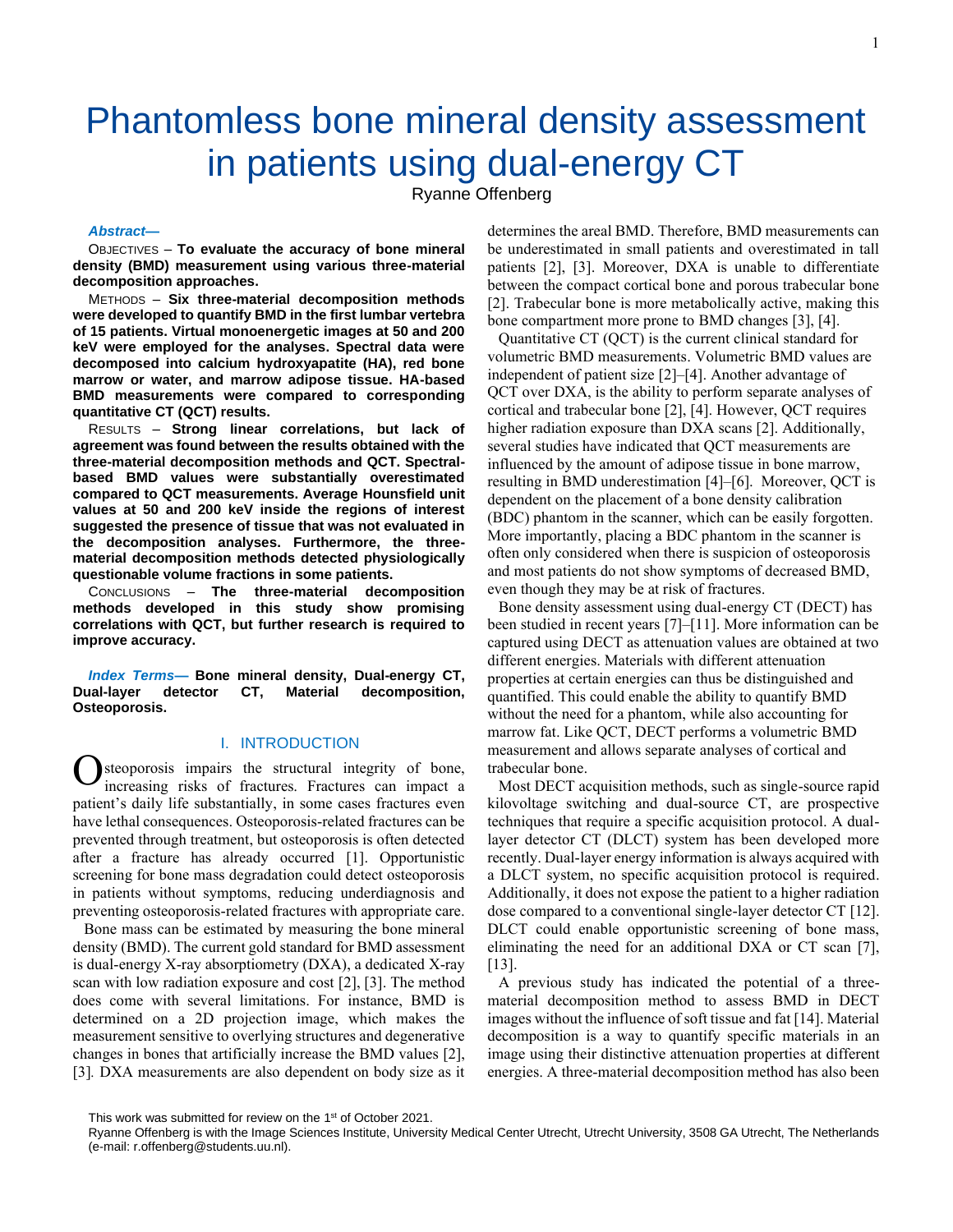successfully implemented to differentiate acute and chronic thoracolumbar vertebral fractures based on the level of bone marrow oedema [8]. Therefore, a three-material decomposition method possibly enables phantomless quantification of BMD while eliminating the confounding effect of fatty tissue.

The aim of this pilot study was to evaluate the performance of various three-material decomposition approaches to quantify BMD in patients.

# II. MATERIALS AND METHODS

# *A. Study population and phantoms*

A selection of 15 patients was included in this pilot study. All patients suffered from pseudoxanthoma elasticum (PXE), a rare genetic disorder that affects the skin, eyes, and blood vessels [15]. As far as we currently know, PXE does not impact the BMD. Patients were included if images were acquired with a DLCT system, scans were not contrast-enhanced, spectralbased imaging (SBI) data was available, and a BDC phantom was present in the scan. Patient characteristics can be found in Table I. All patients underwent a full body CT examination with the presence of a BDC phantom (QRM GmbH, Moehrendorf, Germany) in a DLCT scanner between January 2020 and April 2021.

Every patient was scanned with a BDC phantom under their knee (Fig. 1). This allowed to perform a QCT analysis by converting Hounsfield Units (HU) into BMD values through a linear regression analysis on the BDC phantom. The phantom contained three cylindrical inserts with different concentrations of calcium hydroxyapatite (HA), approximately 0, 100 and 200 mg/cm<sup>3</sup>HA. The specific phantom used in this study consisted of 0, 98.5 and 198.6 mg/cm<sup>3</sup> HA. Base materials for the phantom inserts consisted of a water-equivalent plastic, which has the same attenuation properties as water. The material surrounding the inserts was a soft-tissue-equivalent plastic.

## *B. DLCT imaging protocols*

Total-body images were obtained with a dual-layer spectral detector CT scanner (iQon Spectral CT, Philips Healthcare, Best, The Netherlands). The top layer of the dual-layer detector absorbs low-energy photons, while the bottom layer collects data from high-energy photons. SBI can thus be reconstructed. Based on SBI, conventional and virtual monoenergetic (monoE) images can be retrospectively generated.

A spiral acquisition mode was used with a tube peak voltage of 120 kVp, 0.984 pitch factor, gantry revolution time of 0.75 s and 64x0.625 collimation. Dose modulation was employed to limit radiation exposure by adapting the tube current to the patient's size while maintaining the same signal-to-noise ratio.

|        | Table I.<br>Sex and age (mean $\pm$ standard deviation (SD)) of included patients |                   |  |  |
|--------|-----------------------------------------------------------------------------------|-------------------|--|--|
|        | Number of patients                                                                | Age               |  |  |
| A11    | 15                                                                                | $55 \pm 13$ years |  |  |
| Male   | 10                                                                                | $53 \pm 14$ years |  |  |
| Female |                                                                                   | $60 \pm 12$ years |  |  |

Average exposure among patients was  $23.5 \pm 9.2$  mAs (mean  $\pm$ SD) and mean CT dose indices (CTDI<sub>vol</sub>) were  $2.1 \pm 0.8$  mGy. Conventional and monoE images at 50 and 200 keV were reconstructed using the SBI with a standard filter kernel (B) and slice thickness of 1 mm [10].

Regions of interest (ROIs) were placed on the ventral side of the trabecular bone compartment just inferior to the superior endplate of the first lumbar vertebra. All ROI placements were verified by a radiologist. An example of the ROI location can be seen in Fig. 2. The ROIs consisted of 2D circles that were placed on three consecutive slices in axial view. ROIs were 14.3 mm in diameter and consisted of 507 voxels, corresponding to a volume of  $421.8$  to  $483.5$  mm<sup>3</sup> depending on the voxel dimensions of the images. The BMD within the ROI was determined with QCT, as well as a three-material decomposition method.

## *C. BMD quantification based on a three-material decomposition*

A three-material decomposition was used to assess the BMD in spectral data, without the need of a phantom. In this method, the volume fractions of each material were assessed in every voxel. The average volume fraction of HA within the ROI was used to determine the BMD by multiplying the volume fraction with the density of HA. The software used for the three-material decomposition analyses was in-house developed.

Two combinations of materials were evaluated in the analyses to established the difference in performance. Pure HA and marrow adipose tissue (MAT) were used in combination with either red bone marrow (RBM) or water. These materials were selected as attenuation values for HA, RBM, and MAT were successfully used in the three-material decomposition method presented by Hofmann *et al*., and attenuation properties of HA and water were used in the two-material decomposition by Van Hamersvelt *et al*. [7], [14]*.* The attenuation coefficient for each material at 50 and 200 keV were obtained from the International Commission on Radiation Units and Measurement Report 46 [16].



Fig. 1. BDC phantom placed under the knee of a patient, visualized in a conventional DLCT image. ROIs are placed within the three inserts for the QCT method.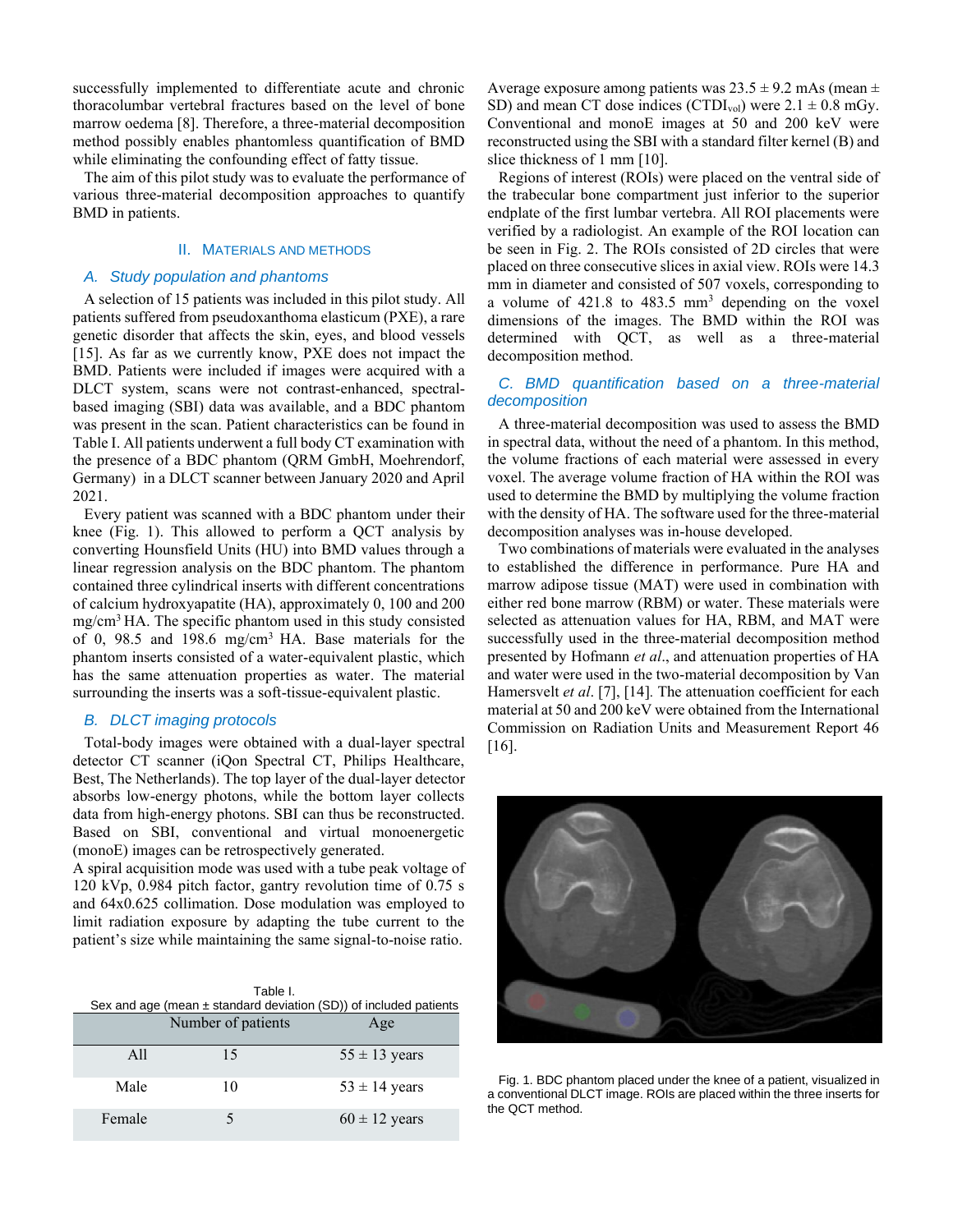Fig. 2. ROI placement depicted in (**A**) sagittal, (**B**) axial, and (**C**) coronal plane of a conventional DLCT image from a patient.



For both monoE images, HU values were converted into attenuation coefficients using the following formula:

$$
\mu(E) = \frac{HU(E) * \mu_{water}(E)}{1000} + \mu_{water}(E)
$$
(1)

Where E is the energy of the monoE image,  $\mu(E)$  is the attenuation coefficient at energy E, HU(E) is the HU value in the monoE image, and  $\mu_{\text{water}}$  is the attenuation coefficient of water at energy E.

Volume fractions were determined based on the attenuation coefficients in the two monoE images, as well as the assumption of volume conservation. The sum of volume fractions is assumed to equal the volume of the combined materials at the same pressure and temperature. This assumption introduced a third linear equation that enabled the ability to find a solution for the three unknown volume fractions.

$$
\mu(E_1) = \mu_{m1}(E_1) * f_1 + \mu_{m2}(E_1) * f_2 + \mu_{m3}(E_1) * f_3 \tag{2}
$$

$$
\mu(E_2) = \mu_{m1}(E_2) * f_1 + \mu_{m2}(E_2) * f_2 + \mu_{m3}(E_2) * f_3
$$
 (3)

$$
f_1 + f_2 + f_3 \approx 1\tag{4}
$$

E<sub>1</sub> is 50 keV and E<sub>2</sub> is 200 keV,  $\mu(E_x)$  is the attenuation coefficient in the monoE image,  $\mu_{mx}(E_x)$  the known attenuation coefficient for the specific material at the particular energy, and  $f<sub>x</sub>$  is the volume fraction corresponding to the material.

This system of linear equations was solved using two different approaches. In one of the approaches, a non-negative least square (NNLS) function was implemented [17], [18]. The aim of this NNLS method was to identify the smallest possible volume fractions that are greater or equal to zero. The other method aimed to minimize the norm of Ax-b, where A is are the known attenuation coefficients for the materials, x are the volume fractions and b are the attenuation coefficient found in the monoE images [18]. Volume fractions were bound by [0,1]. The minimize method was either constrained by a sum of volume fractions that equals one (sum=1), or by a sum of fractions that was larger or equal to 0.95 (sum≥0.95). This last constraint was chosen because the attenuation in the image can be affected by noise, therefore it does not always make sense

that the sum of material attenuations corresponds exactly to the attenuation in the image. Thus, six three-material decomposition methods were evaluated in total.

# *D. BMD gold standard quantification using QCT*

A BDC phantom was used to convert HU values in the conventional image to BMD values. The phantom contained three inserts with known HA concentrations, in which cylindrical ROIs were placed along the length of the phantom (Fig. 1). Average values within these ROIs were used to construct a calibration curve with which the conventional image could be converted into a BMD map. BMD gold standard values could thus be extracted from the ROI in the BMD image. The software employed for this analysis was in-house developed.

#### *E. Statistical analysis*

Shapiro-Wilk tests were performed to confirm a normal distribution of data. Linear correlations between the threematerial decompositions and QCT results were assessed by calculating the Pearson correlation coefficient. Linear regression analyses were also performed to evaluate the relationship between QCT and three-material decomposition results. Bland-Altman plots were generated to evaluate agreement and any possible trends between the three-material decomposition methods and QCT.

#### III. RESULTS

Strong linear correlations were found between BMD values obtained with QCT and all three-material decomposition methods, see Table II and Fig. 3. BMD values determined by the NNLS method evaluating the combination of HA, RBM, and MAT, showed the lowest correlation with QCT results, followed by the norm minimizing (sum≥0.95) method that analysed the same materials. The other methods demonstrated Pearson correlation coefficients greater than 0.9 and coefficients of determination over 0.8. The linear regression analyses displayed in Fig. 3 visualize these strong correlations between QCT and the spectral-based results. The plots also show an overestimation in BMD values obtained with the threematerial decomposition methods compared to QCT.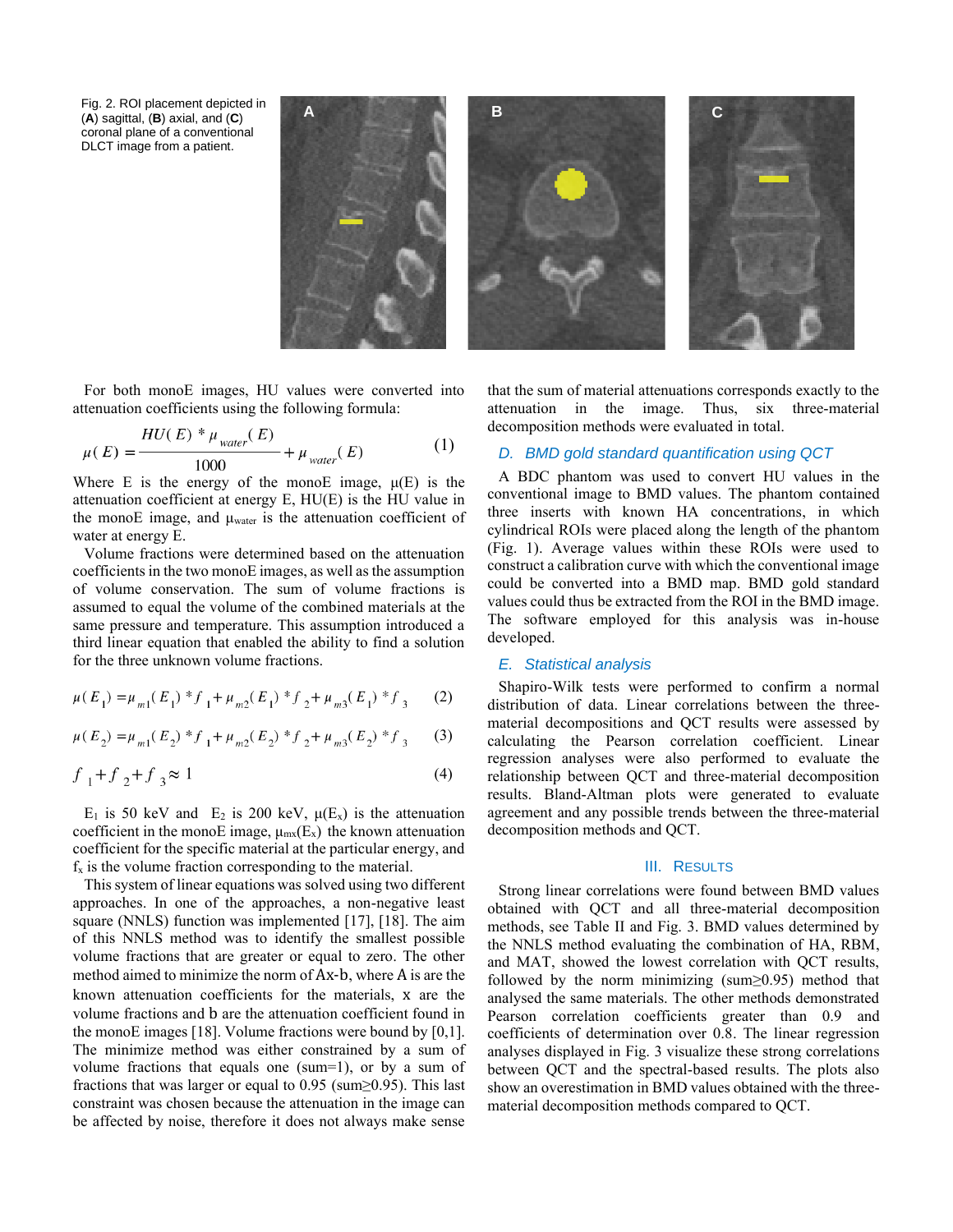4



Fig. 3. BMD values quantified in patients using QCT and a three-material decomposition. (**A**) Full linear regression plot presenting all the analysed three-material decomposition methods. BMD values acquired with QCT and the three-material decomposition methods demonstrated a strong correlation. But there is also a clear overestimation in BMD values obtained with three-material decomposition methods compared to QCT. (**B, C**) For clarity, a selection of methods in which HA, RBM, and MAT were evaluated is presented in section B. A selection of methods in which HA, water, and MAT were examined is shown in section C.

Table II. Linear correlations between BMD values assessed with QCT and the three-material decomposition methods.

| Materials      | Method                     | Pearson     |  |
|----------------|----------------------------|-------------|--|
|                |                            | correlation |  |
|                |                            | coefficient |  |
| HA, RBM, MAT   | <b>NNLS</b>                | 0.776       |  |
|                | Minimize (sum=1)           | 0.917       |  |
|                | Minimize (sum $\geq$ 0.95) | 0.834       |  |
| HA, water, MAT | <b>NNLS</b>                | 0.964       |  |
|                | Minimize $(sum=1)$         | 0.995       |  |
|                | Minimize (sum $\geq$ 0.95) | 0.934       |  |
|                |                            |             |  |

The Bland-Altman plots in Fig. 4 show a positive bias between the mean BMD difference obtained with QCT and three-material decomposition methods. Moreover, average BMD differences between QCT and most three-material decomposition methods increased at lower averages of the two BMD values. This negative trend was less clear in the minimize (sum=1) method in which HA, water, and MAT were examined. The variability in BMD difference was smallest for that same method, all mean values were within the 95% confidence interval. In other methods, either one or two average values fell outside of the limits of agreement  $(\pm 1.96 \text{ SD})$ . The smallest mean difference with QCT results was obtained with the minimize (sum≥0.95) method in which HA, RBM, and MAT were evaluated, while the largest bias was found in the same method in which the HA, water, and MAT were analysed.

To get more insight into why the three-material decomposition methods consistently obtained higher BMD values compared to QCT, the HU values of the evaluated materials and the average HU value in the ROIs of the patients at 50 and 200 keV were plotted (Fig. 5). The pure materials form a triangle. If the tissues within the ROI consisted purely of the three selected materials, average ROI values would fall inside the triangle. Because water, MAT, and RBM, have relatively similar attenuation values at both 50 and 200 keV, the two triangles of pure materials are similar. In 5 out of 15 patients, average ROI values were completely outside both triangles. The average value of 4 patients was located inside the HA, RBM, and MAT triangle, while only the average of 1 patient's ROI was located completely inside the HA, water, and MAT triangle.

In addition to the triangle plots, the relation between material volume fractions and BMD values obtained with QCT and the spectral-based methods was investigated (Fig. 6). For the NNLS and minimize (sum=1) method that assessed the volume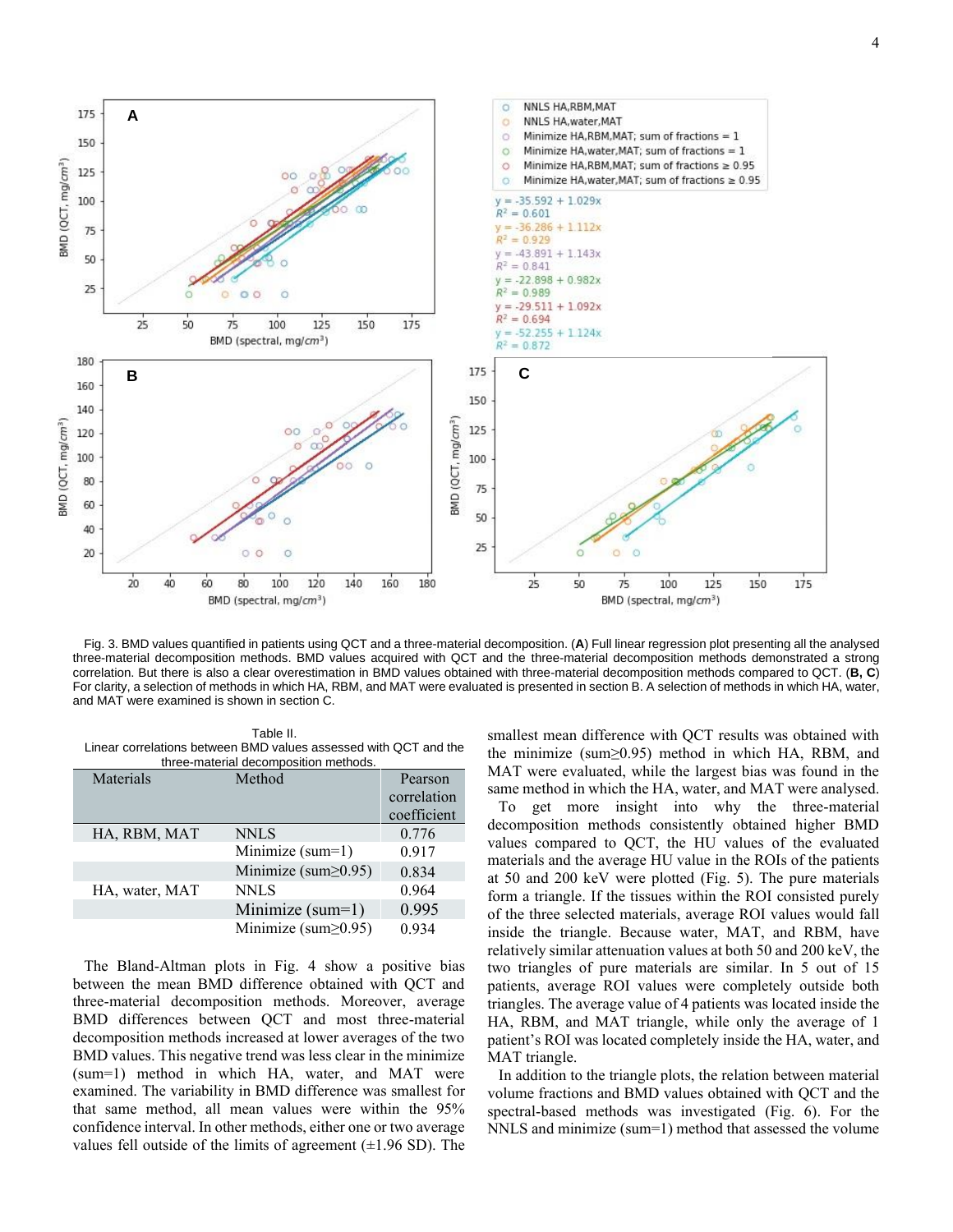

Fig. 4. Bland-Altman plots depicting the means and differences in BMD acquired with QCT and the three-material decomposition methods in patients. Values are in mg/cm<sup>3</sup> HA. The mean BMD difference (spectral-based method – QCT) is indicated with a solid line, limits of agreement (mean ± 1.96 SD) are represented by the dashed lines. All methods present a bias between +19.75 and +37.0. A negative trend is visible in all plots, except the plot depicting the agreement between QCT and the minimize (sum=1) method that evaluated HA, water, and MAT.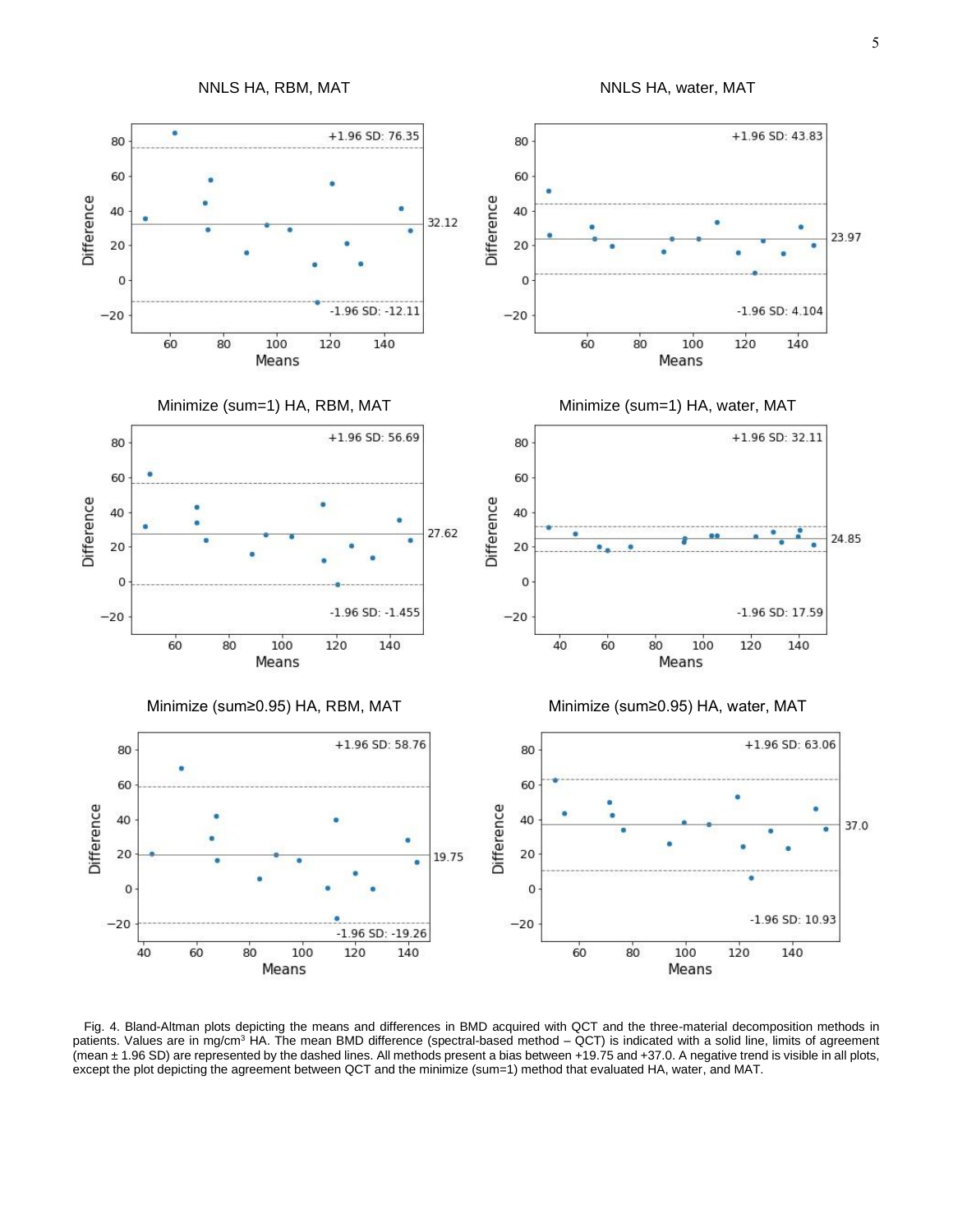

Fig. 5. Scatterplot displaying the HU values of the investigated materials in the 50 and 200 keV monoE images. The open green circles correspond to the average HU values in the ROI of patients. Left: full plot; right: zoomed in plot.

fractions for HA, RBM, and MAT, differences in BMD increased with increasing MAT content and decreasing RBM fractions. The opposite trend was seen in the NNLS method that evaluated HA, water, and MAT. No clear pattern was found in the minimize (sum=1) method that quantified volume fractions for HA, water, and MAT. But the difference in BMD values obtained with that method and QCT appeared more constant than in other three-material decomposition approaches. The plots for the minimize (sum≥0.95) method differed substantially from the other methods. RBM volume fractions were estimated to exceed 0.7 in most patients when examining HA, RBM, and MAT. Similar volume fractions were quantified for MAT when HA, water, and MAT were evaluated.

The same figures were analysed from the perspective in which patients were sorted based on their age and sex. Here, only a trend of declining BMD values with older age was found.

## IV. DISCUSSION

The performance of six different three-material decomposition methods to assess BMD in patients was evaluated and compared to QCT-based BMD measurements. Strong correlations but lack of agreement was found between QCT and three-material decomposition results. BMD measurements performed by three-material decomposition methods were generally higher than corresponding QCT results. The reason for this overestimation remains mostly unclear. Analyses indicate that the choice of evaluated materials may have been incorrect. Future research is required to improve the accuracy and stability of the three-material decomposition before this method can be employed for opportunistic screening.

When comparing the performance of the three-material decomposition methods to QCT, the norm minimization (sum=1) method that quantified volume fractions for HA, water, and MAT performed best. Results of this method had the highest correlation coefficient ( $r > 0.99$ ) and coefficient of determination ( $r^2 = 0.99$ ) with QCT results, as well as the least variability in difference with BMD values obtained with QCT. The NNLS method that assessed volume fractions of HA, RBM, and MAT performed the worst. It had the smallest correlation coefficient  $(r = 0.78)$  and coefficient of

determination ( $r^2$  = 0.60), the second biggest average difference results with QCT with the most variance among the evaluated methods. In general, the methods that investigated volume fractions for HA, water, and MAT outperformed the methods evaluating HA, RBM, and MAT.

Even though good linear correlations were found, BMD values assessed with three-material decompositions were considerably higher than their corresponding QCT-based results. The American College of Radiology presents cut off values based on world health organisation (WHO) DXA guidelines, since no WHO QCT-based diagnostic guidelines currently exist. Osteoporosis is indicated when BMD in the spine is below  $80 \text{ mg/cm}^3$  HA, osteopenia for BMD between  $80$ and 120 mg/cm<sup>3</sup> HA, and BMD values over 120 mg/cm<sup>3</sup> HA are considered normal [19]. Average BMD differences between QCT and spectral-based methods of 20 and 37 mg/cm<sup>3</sup> HA are therefore substantial. The three-material decomposition employed by Hofmann *et al.* did not detect higher BMD values compared to QCT. Instead, the study mentions BMD measurements in some patients were substantially lower compared QCT but in agreement with parallel DXA, their gold standard [14].

To gain more insight into the reason of this bias, the HU values of the investigated materials and average ROI values in patients at 50 and 200 keV were plotted (Fig. 5). The values of pure materials create a triangle, all possible combinations of these pure materials exist inside the triangle. But only a few patients' mean values were located within such a triangle. This indicates that different tissues are present within the ROI, because of partial volume effect or due to the incorrect choice of materials. Generally, three-material decomposition methods obtained more comparable BMD values to QCT in patients whose mean ROI value were closer or inside the triangle. But this trend was most noticeable in methods that evaluated HA, RBM, and MAT, which would correspond to the wider triangle plot. Additionally, noise could affect the average ROI values.

The triangle plots also displayed the similarity between RBM, water, and MAT attenuation values at 50 and 200 keV. This is because both RBM and MAT are composed of fat, water, and protein. The chemical composition of MAT in adults is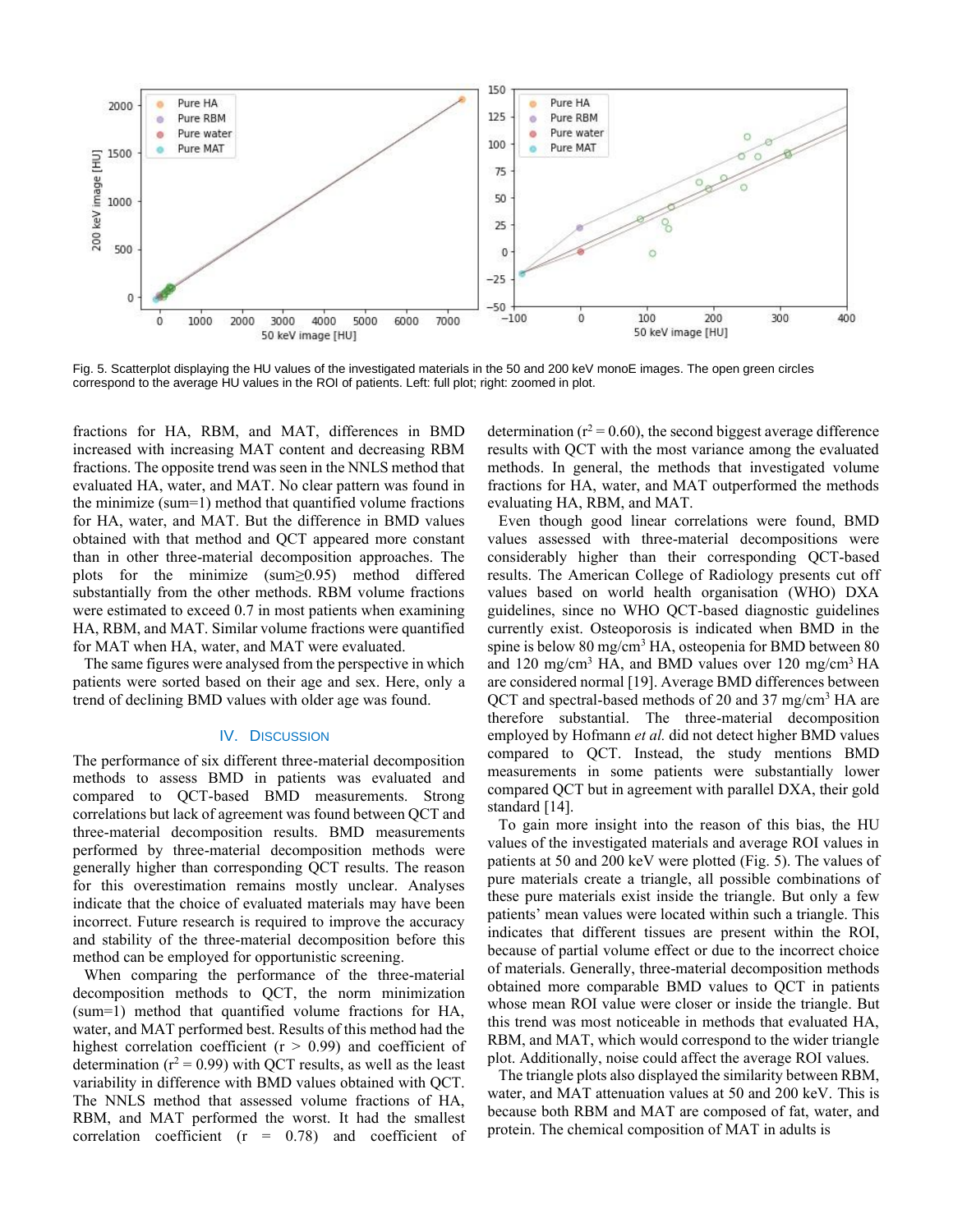





water

Age

ē

 $0.8$ 

 $0.6$ 

 $0.4$ 

 $0.2$ 

 $0.0$ 

70  $54$ 35  $54$  $75$ 34 40  $73$  $57$ 59  $\overline{44}$ 46 70  $56$ 63

MAT

160

140

120

100

60

40

20

Spectral

¶a<br>B 80

 $\bullet$ 

QCT

۰

 $\bullet$ 





Fig. 6. BMD results obtained with QCT and a three-material decomposition in relation to the volume fractions of RBM or water, and MAT. Patients are presented on the x-axis, where the labels refer to the age of the patients. Volume fractions of MAT and either RBM or water are represented by the bar plots. The left side of the y-axis can be used to read the volume fractions. BMD values are represented by the open circles, which values can be read on the right side of the y-axis. Patients are sorted left to right from smallest to biggest difference between BMD values obtained with QCT and the three-material decomposition method.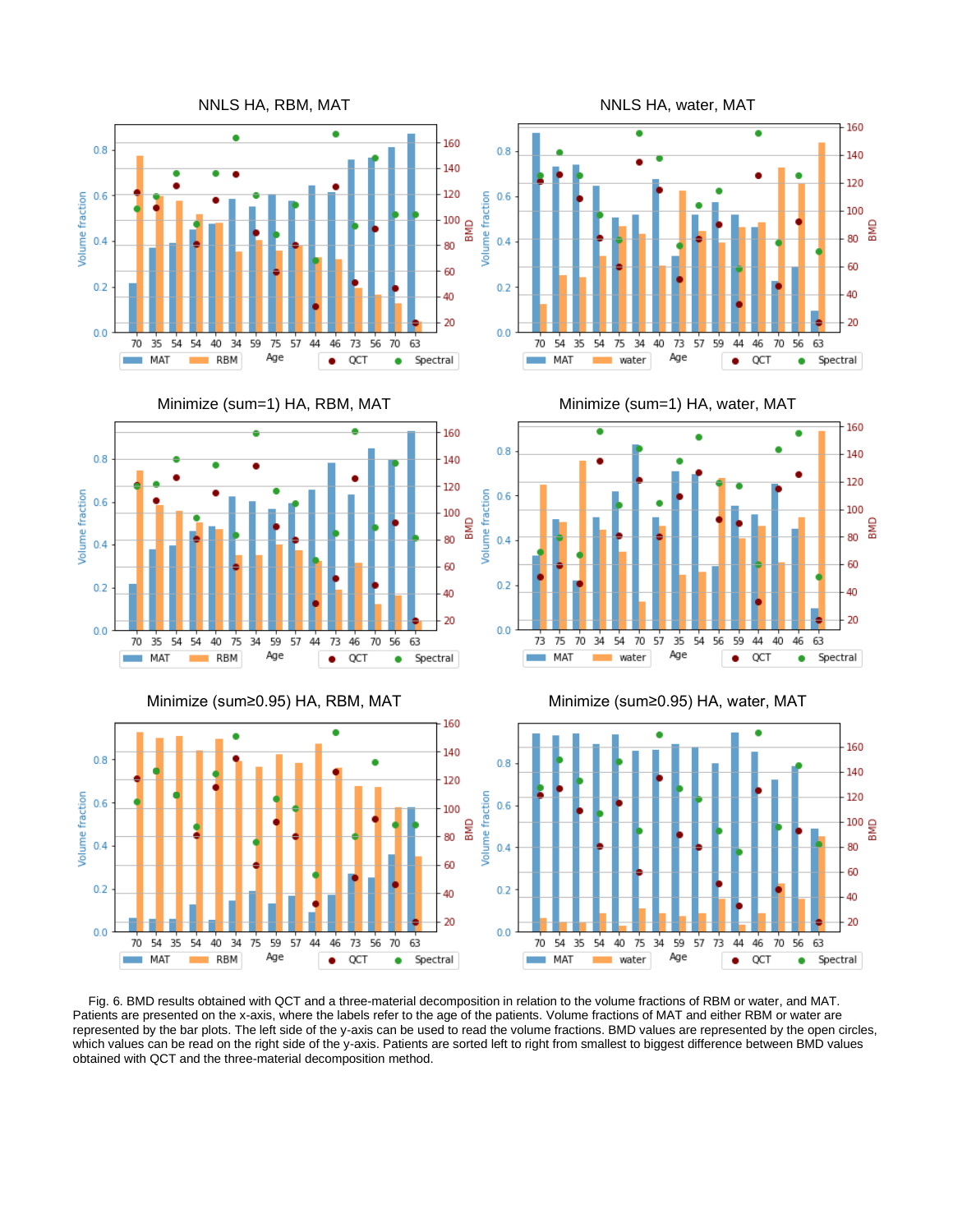80% fat, 15% water, and 5% proteins. Whereas RBM consists of 40% fat, 40% water, and 20% proteins in adults [20]. Previous studies have indicated that a small differences in HU values can result in substantial differences in the quantification of materials [5], [14]. Especially materials with similar attenuation properties, e.g. RBM, water, and MAT, will be sensitive to this effect. Future research should focus on improving this by quantifying volume fractions of physiologically relevant materials that have more distinctive attenuation properties. In addition, physiological constraints on the material concentrations could help and prevent biologically implausible volume fractions, which were detected in this study. The analysis involving the relation between BMD results and quantified volume fractions for RBM or water, and MAT, showed that the minimize (sum≥0.95) obtained unrealistic volume fractions for RBM and water. Other methods also detected questionable RBM-MAT and water-MAT ratios. Sfeir *et al.* implemented a physiological restriction in which fat concentration was limited by 0 and  $600 \text{ mg/cm}^3$  [5]. It should be noted that physiological constraints would have to account for the dynamic composition of bone marrow among patients [20], [21].

When MAT volume fractions increased, according to the NNLS and minimize (sum=1) method that quantified volume fractions for HA, RBM, and MAT, BMD differences with QCT increased as well. BMD values obtained by QCT were generally smaller when the aforementioned spectral-based methods detected high MAT volume fractions. This makes sense as higher contents of MAT are found in osteoporotic patients [6], [22]. But QCT is also known to underestimate BMD values due to increased MAT content, which is accounted for in the three-material decomposition methods [5], [23]. To investigate the extend of the effect of MAT on BMD values, Sfeir *et al.* compared single-energy (SE) and dual-energy (DE) QCT performance in the trabecular bone compartment of the lumbar spine and both trabecular and cortical compartments of the femoral neck. The DE QCT method employed a threematerial decomposition, evaluating volume fractions of HA, RBM, and MAT to account for marrow fat. DE QCT BMD values were higher than SE QCT values, especially in the trabecular bone compartments. The BMD difference in trabecular bone of the lumbar spine was 17.6%. This difference was substantially smaller in the cortical bone compartment, where MAT is lacking. The underestimation of SE QCT compared to DE QCT increased with lower BMD values, a similar trend was seen in the Bland-Altman plots in our study [5].

Other methods to determine BMD using DLCT scans have been proposed. Van Hamersvelt *et al.* performed a twomaterial decomposition, analysing HA and water, on spectral images acquired with a DLCT system to measure BMD in an anthropomorphic spine phantom. BMD values were compared to DXA results and showed high accuracy. A different approach was used by Mei *et al.* to determine BMD in similar anthropomorphic spine phantom and vertebral specimens. The same assumption was made that ROIs were composed of only HA and water. Using the relationship between 50 and 200 keV monoE images and a calibration equation based on one BDC phantom scan, HU values in the ROI were converted to BMD

values. This method performed highly accurate in phantom data. In vertebral specimen, high correlations and agreement were found between QCT and spectral-based results. Roski *et al.* employed a similar method to determine BMD values in 33 patients, which showed comparable results to QCT. Although these methods show promising results, MAT was not explicitly accounted for in any of these methods.

This study has several limitations. A small number of patients were included in this study due to the limited time available to reconstruct virtual monoenergetic images. The selection was made with intention to retain a wide range of different BMD values, which was based on QCT results that were obtained on data of 42 patients that fit the inclusion requirements. Including more patient data would improve the reliability of the analyses and the potential to extrapolate the results to a wider patient population. Second, we did not have a reference standard that could be used to compare volume fractions of RBM, water, or MAT to. In future studies, magnetic resonance imaging could be employed to determine the content of bone marrow. A third limitation is that this study did not account for intravenous contrast media. In the prospect of opportunistic BMD screening, methods should be able to account for contrast-enhanced images [24].

In conclusion, different approaches to a three-material decomposition were presented in this study. Strong linear correlations, but lack of agreement was found between QCT and three-material decomposition methods All three-material decomposition methods showed an overestimation in BMD results compared to QCT. More research is required to improve the accuracy of the three-material decomposition.

### V. ACKNOWLEDGEMENT

I thank my supervisors, dr. ir. Koen Vincken and dr. Graeme Campbell (Philips Healthcare), for their ideas and guidance throughout the project. I also thank dr. Wouter Foppen and prof. dr. Pim de Jong for their medical insight, as well as dr. Arnold Schilham for sharing his expertise on the subject.

#### VI. REFERENCES

- [1] F. Cosman *et al.*, "Clinician's Guide to Prevention and Treatment of Osteoporosis," *Osteoporos. Int.*, vol. 25, no. 10, p. 2359, Sep. 2014, doi: 10.1007/S00198-014-2794-2.
- [2] T. M. Link and G. Kazakia, "Update on Imaging-Based Measurement of Bone Mineral Density and Quality," *Current Rheumatology Reports*, vol. 22, no. 5. Springer, May 01, 2020, doi: 10.1007/s11926- 020-00892-w.
- [3] T. M. Link, "Radiology of Osteoporosis," *Canadian Association of Radiologists Journal*, vol. 67, no. 1. Canadian Medical Association, pp. 28–40, Feb. 01, 2016, doi: 10.1016/j.carj.2015.02.002.
- [4] J. E. Adams, "Quantitative computed tomography," *Eur. J. Radiol.*, vol. 71, no. 3, pp. 415–424, Sep. 2009, doi: 10.1016/j.ejrad.2009.04.074.
- [5] J. G. Sfeir *et al.*, "Evaluation of Cross-Sectional and Longitudinal Changes in Volumetric Bone Mineral Density in Postmenopausal Women Using Single- versus Dual-Energy Quantitative Computed Tomography," *Bone*, vol. 112, p. 145, Jul. 2018, doi: 10.1016/J.BONE.2018.04.023.
- [6] Y. Sheu and J. A. Cauley, "The Role of Bone Marrow and Visceral Fat on Bone Metabolism," *Curr. Osteoporos. Rep.*, vol. 9, no. 2, p. 67, Jun. 2011, doi: 10.1007/S11914-011-0051-6.
- [7] R. W. van Hamersvelt et al., "Accuracy of bone mineral density quantification using dual-layer spectral detector CT: a phantom